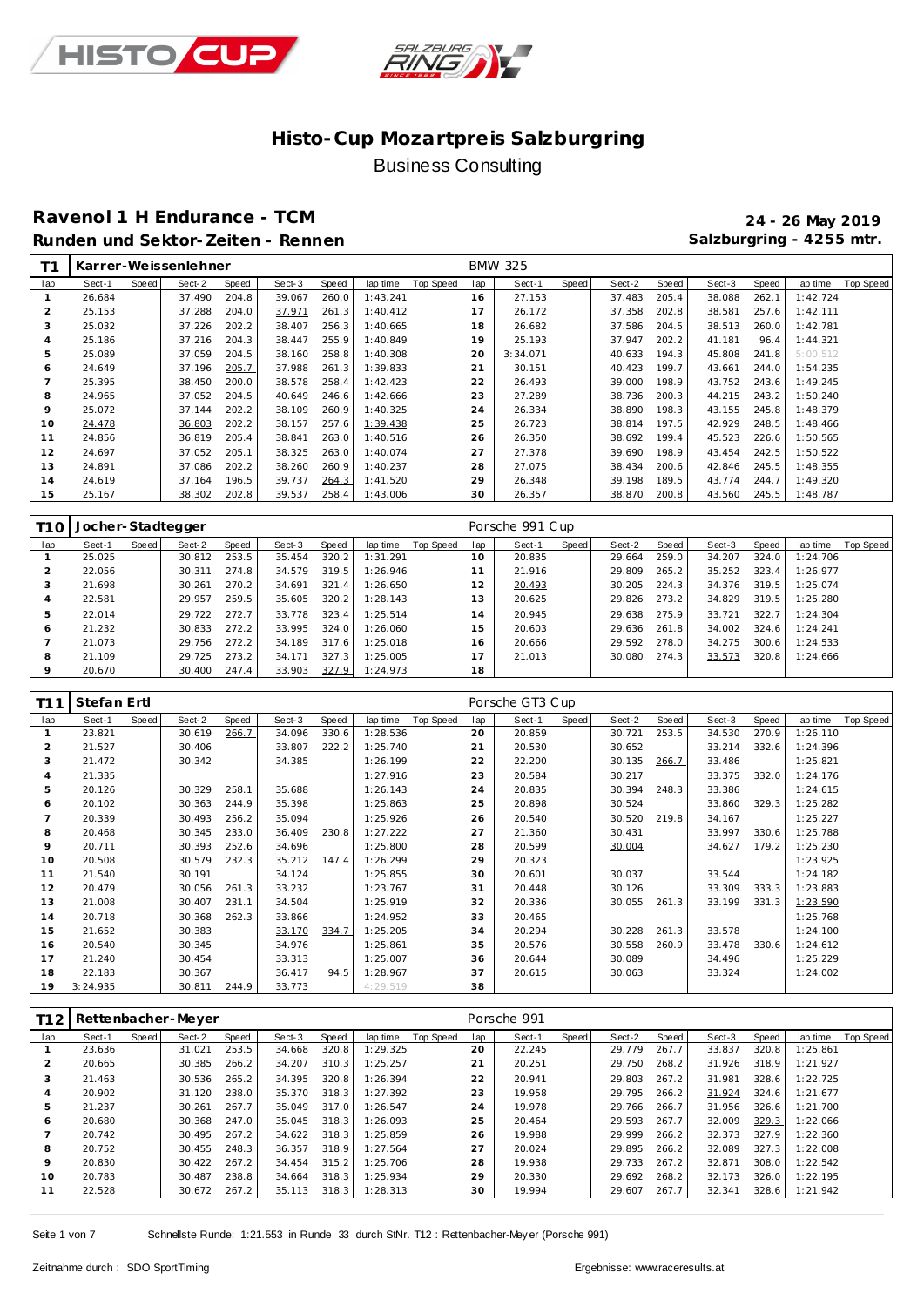



# **Ravenol 1 H Endurance - TCM 24 - 26 May 2019**

#### Runden und Sektor-Zeiten - Rennen **Salzburgring - 4255 mtr.** Salzburgring - 4255 mtr.

| 12 | 20.494   | 239.2<br>30.504 | 34.081          | $317.0$ 1:25.079 | 31 | 19.906 | 29.559<br>268.7 | 32.762<br>317.6 | 1:22.227 |
|----|----------|-----------------|-----------------|------------------|----|--------|-----------------|-----------------|----------|
| 13 | 20.960   | 251.3<br>30.377 | 315.2<br>34.775 | 1:26.112         | 32 | 20.104 | 267.2<br>30.543 | 325.3<br>32.156 | 1:22.803 |
| 14 | 21.409   | 266.2<br>30.452 | 322.7<br>34.078 | 1:25.939         | 33 | 19.927 | 267.7<br>29.606 | 328.6<br>32.020 | 1:21.553 |
| 15 | 20.976   | 267.2<br>30.696 | 320.2<br>34.196 | 1:25.868         | 34 | 20.024 | 268.2<br>29.822 | 327.3<br>31.975 | 1:21.821 |
| 16 | 20.758   | 266.7<br>30.469 | 318.3<br>35.590 | 1:26.817         | 35 | 20.502 | 267.7<br>29.566 | 31.953<br>323.4 | 1:22.021 |
| 17 | 20.974   | 265.2<br>30.412 | 320.8<br>34.178 | 1:25.564         | 36 | 20.036 | 269.2<br>29.652 | 327.9<br>32.086 | 1:21.774 |
| 18 | 21.310   | 265.7<br>30.443 | 36.786<br>119.6 | 1:28.539         | 37 | 20.151 | 267.2<br>29.537 | 328.6<br>31.932 | 1:21.620 |
| 19 | 3:25.291 | 267.7<br>29.840 | 32.578          | 326.0 4:27.709   | 38 |        |                 |                 |          |

| T <sub>13</sub> | Clemens Stadler |       |        |       |        |       |          |           |                | Porsche 911 |       |        |       |        |       |          |           |
|-----------------|-----------------|-------|--------|-------|--------|-------|----------|-----------|----------------|-------------|-------|--------|-------|--------|-------|----------|-----------|
| lap             | Sect-1          | Speed | Sect-2 | Speed | Sect-3 | Speed | lap time | Top Speed | lap            | Sect-1      | Speed | Sect-2 | Speed | Sect-3 | Speed | lap time | Top Speed |
|                 | 24.037          |       | 30.927 | 251.7 | 34.867 | 314.0 | 1:29.831 |           | 19             | 20.990      |       | 30.827 | 258.1 | 33.156 | 317.6 | 1:24.973 |           |
|                 | 21.840          |       | 31.064 | 258.1 | 34.995 | 312.7 | 1:27.899 |           | 20             | 21.817      |       | 30.761 | 259.9 | 34.305 | 309.8 | 1:26.883 |           |
| 3               | 21.087          |       | 30.869 | 260.4 | 33.433 | 315.2 | 1:25.389 |           | 2 <sup>1</sup> | 21.702      |       | 30.811 | 259.0 | 33.147 | 317.0 | 1:25.660 |           |
| 4               | 20.812          |       | 30.804 | 254.9 | 35.110 | 314.6 | 1:26.726 |           | 22             | 20.682      |       | 30.492 | 261.3 | 34.048 | 316.4 | 1:25.222 |           |
| 5               | 20.847          |       | 30.683 | 261.3 | 34.101 | 314.0 | 1:25.631 |           | 23             | 20.870      |       | 30.457 | 259.5 | 32.962 | 318.9 | 1:24.289 |           |
| 6               | 21.038          |       | 30.693 | 261.8 | 34.515 | 315.8 | 1:26.246 |           | 24             | 20.738      |       | 30.578 | 259.0 | 34.906 | 105.5 | 1:26.222 |           |
|                 | 20.761          |       | 30.636 | 262.8 | 34.839 | 314.6 | 1:26.236 |           | 25             | 3:27.836    |       | 31.094 | 259.0 | 33.972 | 310.3 | 4:32.902 |           |
| 8               | 20.831          |       | 30.666 | 262.3 | 36.088 | 309.8 | 1:27.585 |           | 26             | 20.715      |       | 30.490 | 260.4 | 33.771 | 317.6 | 1:24.976 |           |
| 9               | 22.186          |       | 30.645 | 260.9 | 33.085 | 317.0 | 1:25.916 |           | 27             | 21.778      |       | 30.592 | 261.8 | 33.232 | 318.9 | 1:25.602 |           |
| 10              | 21.123          |       | 30.528 | 255.3 | 34.421 | 317.0 | 1:26.072 |           | 28             | 20.689      |       | 30.489 | 261.8 | 34.349 | 320.8 | 1:25.527 |           |
| 11              | 21.939          |       | 31.187 | 254.0 | 36.339 | 304.5 | 1:29.465 |           | 29             | 20.595      |       | 30.466 | 259.9 | 33.491 | 319.5 | 1:24.552 |           |
| 12              | 20.862          |       | 30.650 | 260.9 | 34.367 | 317.0 | 1:25.879 |           | 30             | 20.716      |       | 30.567 | 260.4 | 33.246 | 318.9 | 1:24.529 |           |
| 13              | 22.681          |       | 30.912 | 260.9 | 33.648 | 309.8 | 1:27.241 |           | 31             | 21.742      |       | 30.826 | 244.5 | 36.581 | 283.2 | 1:29.149 |           |
| 14              | 20.885          |       | 30.581 | 262.3 | 35.009 | 310.9 | 1:26.475 |           | 32             | 21.350      |       | 30.627 | 259.5 | 37.252 | 75.7  | 1:29.229 |           |
| 15              | 21.779          |       | 31.005 | 262.3 | 34.359 | 311.5 | 1:27.143 |           | 33             | 38.980      |       | 30.623 | 259.5 | 33.542 | 308.6 | 1:43.145 |           |
| 16              | 20.920          |       | 30.793 | 260.9 | 34.990 | 309.8 | 1:26.703 |           | 34             | 20.986      |       | 30.880 | 261.8 | 32.588 | 320.8 | 1:24.454 |           |
| 17              | 21.209          |       | 30.600 | 246.6 | 34.132 | 319.5 | 1:25.941 |           | 35             | 21.016      |       | 30.442 | 260.4 | 32.761 | 318.9 | 1:24.219 |           |
| 18              | 22.874          |       | 30.770 | 258.5 | 32.697 | 318.9 | 1:26.341 |           | 36             | 21.009      |       | 30.265 | 261.8 | 32.379 | 323.4 | 1:23.653 |           |

| T <sub>14</sub> | Baron-Kirchmayr |       |        |       |        |       |          |           | Ferrari |          |       |        |       |        |       |          |           |
|-----------------|-----------------|-------|--------|-------|--------|-------|----------|-----------|---------|----------|-------|--------|-------|--------|-------|----------|-----------|
| lap             | Sect-1          | Speed | Sect-2 | Speed | Sect-3 | Speed | lap time | Top Speed | lap     | Sect-1   | Speed | Sect-2 | Speed | Sect-3 | Speed | lap time | Top Speed |
|                 | 23.396          |       | 30.365 | 272.2 | 33.505 | 329.9 | 1:27.266 |           | 20      | 21.137   |       | 29.831 | 255.3 | 33.268 | 330.6 | 1:24.236 |           |
| $\overline{2}$  | 20.324          |       | 30.064 | 273.8 | 33.036 | 330.6 | 1:23.424 |           | 21      | 22.137   |       | 29.993 | 274.3 | 33.507 | 324.6 | 1:25.637 |           |
| 3               | 20.110          |       | 29.668 | 273.8 | 32.695 | 329.9 | 1:22.473 |           | 22      | 20.763   |       | 29.572 | 275.3 | 33.565 | 329.3 | 1:23.900 |           |
| 4               | 20.143          |       | 30.106 | 272.7 | 32.779 | 329.9 | 1:23.028 |           | 23      | 20.186   |       | 29.775 | 257.6 | 33.846 | 330.6 | 1:23.807 |           |
| 5               | 20.487          |       | 29.756 | 272.7 | 33.022 | 327.9 | 1:23.265 |           | 24      | 20.018   |       | 29.972 | 264.7 | 35.745 | 126.8 | 1:25.735 |           |
| 6               | 20.721          |       | 29.917 | 272.7 | 32.635 | 327.9 | 1:23.273 |           | 25      | 3:32.907 |       | 32.673 | 236.1 | 37.400 | 318.3 | 4:42.980 |           |
|                 | 20.387          |       | 29.893 | 273.2 | 33.725 | 322.7 | 1:24.005 |           | 26      | 21.955   |       | 30.446 | 271.7 | 34.258 | 326.0 | 1:26.659 |           |
| 8               | 20.520          |       | 29.944 | 272.7 | 32.662 | 324.6 | 1:23.126 |           | 27      | 20.469   |       | 29.966 | 274.3 | 33.615 | 318.9 | 1:24.050 |           |
| 9               | 20.165          |       | 29.624 | 271.7 | 32.790 | 328.6 | 1:22.579 |           | 28      | 20.954   |       | 29.672 | 259.9 | 33.720 | 326.6 | 1:24.346 |           |
| 10              | 21.047          |       | 29.684 | 274.3 | 32.603 | 329.3 | 1:23.334 |           | 29      | 20.299   |       | 29.596 | 276.4 | 33.442 | 328.6 | 1:23.337 |           |
| 11              | 19.790          |       | 29.542 | 274.8 | 33.192 | 324.0 | 1:22.524 |           | 30      | 21.039   |       | 30.653 | 273.2 | 33.023 | 329.3 | 1:24.715 |           |
| 12              | 20.584          |       | 29.577 | 275.3 | 32.904 | 327.3 | 1:23.065 |           | 31      | 20.152   |       | 29.890 | 246.2 | 34.371 | 327.3 | 1:24.413 |           |
| 13              | 20.028          |       | 29.689 | 273.2 | 33.285 | 324.6 | 1:23.002 |           | 32      | 19.967   |       | 29.515 | 274.3 | 33.475 | 327.9 | 1:22.957 |           |
| 14              | 20.101          |       | 29.587 | 275.3 | 33.404 | 323.4 | 1:23.092 |           | 33      | 19.980   |       | 29.696 | 272.2 | 33.058 | 329.3 | 1:22.734 |           |
| 15              | 20.552          |       | 29.464 | 274.8 | 34.218 | 330.6 | 1:24.234 |           | 34      | 19.869   |       | 29.738 | 272.7 | 33.183 | 324.6 | 1:22.790 |           |
| 16              | 19.986          |       | 29.451 | 275.9 | 32.986 | 329.9 | 1:22.423 |           | 35      | 20.178   |       | 29.649 | 274.3 | 33.695 | 322.7 | 1:23.522 |           |
| 17              | 19.936          |       | 29.513 | 275.9 | 33.414 | 331.3 | 1:22.863 |           | 36      | 20.437   |       | 29.755 | 273.8 | 33.718 | 326.0 | 1:23.910 |           |
| 18              | 20.514          |       | 29.591 | 274.8 | 32.784 | 329.3 | 1:22.889 |           | 37      | 20.004   |       | 29.884 | 259.0 | 33.687 | 327.3 | 1:23.575 |           |
| 19              | 20.505          |       | 29.618 | 276.4 | 33.217 | 329.9 | 1:23.340 |           | 38      |          |       |        |       |        |       |          |           |

| T1 5 | Michael Simoncic |       |        |       |        |       |          |           |     | Ferrari F488 |       |        |       |        |       |          |           |
|------|------------------|-------|--------|-------|--------|-------|----------|-----------|-----|--------------|-------|--------|-------|--------|-------|----------|-----------|
| lap  | Sect-1           | Speed | Sect-2 | Speed | Sect-3 | Speed | lap time | Top Speed | lap | Sect-1       | Speed | Sect-2 | Speed | Sect-3 | Speed | lap time | Top Speed |
|      | 25.135           |       | 30.162 | 275.9 | 35.437 | 326.0 | 1:30.734 |           | 19  | 22.328       |       | 30.606 | 267.7 | 37.256 | 101.6 | 1:30.190 |           |
| 2    | 20.690           |       | 30.214 | 260.4 | 34.611 | 327.9 | 1:25.515 |           | 20  | 3:27.273     |       | 30.741 | 240.0 | 36.722 | 317.6 | 4:34.736 |           |
| 3    | 20.885           |       | 30.048 | 277.5 | 34.282 | 328.6 | 1:25.215 |           | 21  | 22.505       |       | 30.653 | 272.7 | 35.780 | 318.3 | 1:28.938 |           |
| 4    | 20.560           |       | 30.715 | 230.4 | 35.606 | 326.0 | 1:26.881 |           | 22  | 22.756       |       | 30.914 | 239.2 | 37.591 | 322.1 | 1:31.261 |           |
| 5    | 20.507           |       | 29.832 | 262.8 | 35.335 | 327.3 | 1:25.674 |           | 23  | 21.143       |       | 30.265 | 267.2 | 36.488 | 324.0 | 1:27.896 |           |
| 6    | 20.611           |       | 30.422 | 265.2 | 35.197 | 329.9 | 1:26.230 |           | 24  | 21.069       |       | 30.435 | 274.3 | 34.703 | 326.6 | 1:26.207 |           |
|      | 20.515           |       | 30.509 | 269.2 | 35.482 | 324.0 | 1:26.506 |           | 25  | 21.894       |       | 30.309 | 274.3 | 34.980 | 325.3 | 1:27.183 |           |
| 8    | 20.434           |       | 30.145 | 260.4 | 36.930 | 321.4 | 1:27.509 |           | 26  | 21.865       |       | 30.390 | 258.5 | 36.148 | 284.2 | 1:28.403 |           |
| 9    | 20.913           |       | 29.773 | 279.1 | 34.709 | 329.9 | 1:25.395 |           | 27  | 21.975       |       | 30.251 | 247.4 | 35.375 | 322.7 | 1:27.601 |           |
| 10   | 20.245           |       | 30.393 | 240.4 | 35.574 | 326.6 | 1:26.212 |           | 28  | 20.757       |       | 31.144 | 271.7 | 34.321 | 328.6 | 1:26.222 |           |
| 11   | 22.849           |       | 30.671 | 270.2 | 35.360 | 326.0 | 1:28.880 |           | 29  | 20.513       |       | 30.404 | 234.9 | 34.994 | 329.3 | 1:25.911 |           |
| 12   | 20.142           |       | 30.466 | 254.0 | 35.136 | 322.7 | 1:25.744 |           | 30  | 20.433       |       | 30.212 | 270.7 | 35.079 | 332.6 | 1:25.724 |           |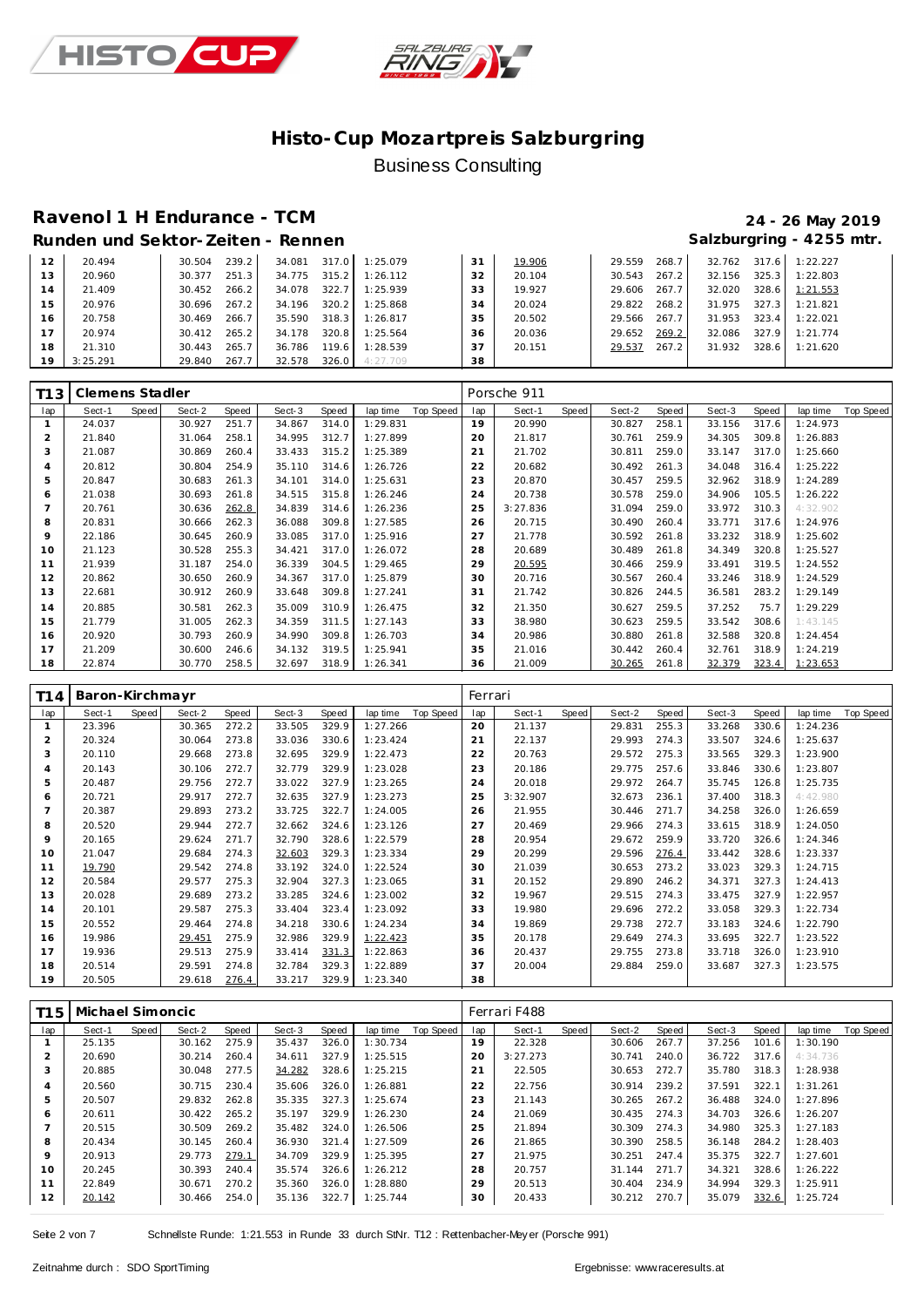



# **Ravenol 1 H Endurance - TCM 24 - 26 May 2019**

# Salzburgring - 4255 mtr.

|  | Runden und Sektor-Zeiten - Rennen |  |
|--|-----------------------------------|--|

| 13 | 22.950 | 278.0<br>29.861 | 35.384 322.1 1:28.195 |                | 31 | 22.436 | 29.918 255.8    | 35.218 320.8 1:27.572 |                |
|----|--------|-----------------|-----------------------|----------------|----|--------|-----------------|-----------------------|----------------|
| 14 | 20.541 | 253.1<br>30.092 | 36.014                | 325.3 1:26.647 | 32 | 20.558 | 273.8<br>29.736 | 34.531                | 329.9 1:24.825 |
| 15 | 21.739 | 273.2<br>29.922 | 35.522 324.0 1:27.183 |                | 33 | 20.376 | 30.587<br>246.6 | 34.780                | 332.0 1:25.743 |
| 16 | 20.787 | 29.862 273.8    | 36.208 305.1 1:26.857 |                | 34 | 22.697 | 30.093 274.8    | 35.424 325.3 1:28.214 |                |
|    | 21.751 | 248.3<br>30.826 | 35.860                | 326.0 1:28.437 | 35 | 20.923 | 30.084 255.8    | 36.736                | 320.8 1:27.743 |
| 18 | 21.445 | 261.3<br>30.113 | 35.081 317.0 1:26.639 |                | 36 | 22.756 | 30.623<br>256.7 | 35.956                | 322.1 1:29.335 |

| T <sub>16</sub> | Richard Woschitz |       |        |       |        |       |          |           |     | Porsche 973 Cup |       |        |       |        |       |          |           |
|-----------------|------------------|-------|--------|-------|--------|-------|----------|-----------|-----|-----------------|-------|--------|-------|--------|-------|----------|-----------|
| lap             | Sect-1           | Speed | Sect-2 | Speed | Sect-3 | Speed | lap time | Top Speed | lap | Sect-1          | Speed | Sect-2 | Speed | Sect-3 | Speed | lap time | Top Speed |
|                 | 25.028           |       | 31.752 | 250.9 | 35.931 | 302.2 | 1:32.711 |           | 19  | 23.238          |       | 31.285 | 249.1 | 42.127 | 80.9  | 1:36.650 |           |
| 2               | 22.461           |       | 31.711 | 253.1 | 35.760 | 303.4 | 1:29.932 |           | 20  | 3:32.250        |       | 32.916 | 229.3 | 38.019 | 284.2 | 4:43.185 |           |
| 3               | 22.299           |       | 31.220 | 252.6 | 35.691 | 301.7 | 1:29.210 |           | 21  | 22.561          |       | 31.341 | 250.9 | 35.618 | 305.1 | 1:29.520 |           |
| $\overline{4}$  | 22.535           |       | 31.303 | 252.2 | 36.080 | 302.2 | 1:29.918 |           | 22  | 21.942          |       | 31.073 | 257.6 | 34.915 | 306.2 | 1:27.930 |           |
| 5               | 22.849           |       | 31.287 | 253.1 | 35.565 | 301.1 | 1:29.701 |           | 23  | 22.437          |       | 30.942 | 251.7 | 35.690 | 304.5 | 1:29.069 |           |
| 6               | 21.786           |       | 31.138 | 254.0 | 35.890 | 305.1 | 1:28.814 |           | 24  | 25.024          |       | 31.631 | 250.4 | 35.565 | 305.7 | 1:32.220 |           |
|                 | 22.408           |       | 31.778 | 251.3 | 35.763 | 300.6 | 1:29.949 |           | 25  | 22.348          |       | 31.319 | 250.0 | 35.430 | 302.2 | 1:29.097 |           |
| 8               | 22.207           |       | 31.557 | 235.3 | 35.788 | 302.2 | 1:29.552 |           | 26  | 22.448          |       | 31.356 | 244.5 | 35.487 | 306.8 | 1:29.291 |           |
| 9               | 22.332           |       | 32.033 | 214.3 | 40.020 | 292.4 | 1:34.385 |           | 27  | 21.996          |       | 31.279 | 256.7 | 34.862 | 309.2 | 1:28.137 |           |
| 10              | 22.418           |       | 31.469 | 249.1 | 36.412 | 303.9 | 1:30.299 |           | 28  | 21.951          |       | 30.798 | 246.6 | 35.581 | 307.4 | 1:28.330 |           |
| 11              | 22.054           |       | 31.156 | 254.4 | 35.723 | 300.6 | 1:28.933 |           | 29  | 22.551          |       | 31.190 | 244.9 | 36.183 | 307.4 | 1:29.924 |           |
| 12              | 22.338           |       | 31.627 | 212.7 | 36.267 | 306.2 | 1:30.232 |           | 30  | 22.125          |       | 31.040 | 243.7 | 35.289 | 306.8 | 1:28.454 |           |
| 13              | 22.271           |       | 31.120 | 249.6 | 35.493 | 302.8 | 1:28.884 |           | 31  | 22.336          |       | 31.306 | 243.7 | 36.100 | 305.7 | 1:29.742 |           |
| 14              | 22.446           |       | 32.920 | 221.2 | 37.066 | 302.2 | 1:32.432 |           | 32  | 21.550          |       | 30.832 | 236.1 | 36.452 | 306.8 | 1:28.834 |           |
| 15              | 22.222           |       | 31.183 | 250.0 | 35.733 | 304.5 | 1:29.138 |           | 33  | 21.913          |       | 30.826 | 251.7 | 35.371 | 305.7 | 1:28.110 |           |
| 16              | 21.995           |       | 31.026 | 255.3 | 35.475 | 305.1 | 1:28.496 |           | 34  | 21.650          |       | 31.104 | 253.5 | 35.529 | 303.4 | 1:28.283 |           |
| 17              | 22.605           |       | 31.101 | 252.6 | 35.467 | 303.4 | 1:29.173 |           | 35  | 21.729          |       | 30.907 | 254.0 | 35.636 | 304.5 | 1:28.272 |           |
| 18              | 27.263           |       | 31.243 | 243.2 | 36.675 | 302.2 | 1:35.181 |           | 36  |                 |       |        |       |        |       |          |           |

| T1 7           | Svepes-Ford |       |        |       |        |       |                       |     | Porsche 991 Cup |       |        |       |        |       |          |           |
|----------------|-------------|-------|--------|-------|--------|-------|-----------------------|-----|-----------------|-------|--------|-------|--------|-------|----------|-----------|
| lap            | Sect-1      | Speed | Sect-2 | Speed | Sect-3 | Speed | Top Speed<br>lap time | lap | Sect-1          | Speed | Sect-2 | Speed | Sect-3 | Speed | lap time | Top Speed |
|                | 23.145      |       | 30.771 | 264.2 | 33.284 | 320.2 | 1:27.200              | 20  | 20.384          |       | 29.906 | 268.2 | 34.554 | 297.8 | 1:24.844 |           |
| $\overline{2}$ | 21.450      |       | 31.451 | 259.5 | 33.774 | 316.4 | 1:26.675              | 21  | 20.583          |       | 29.691 | 269.2 | 32.924 | 326.0 | 1:23.198 |           |
| 3              | 20.874      |       | 30.033 | 268.7 | 33.339 | 322.1 | 1:24.246              | 22  | 20.096          |       | 29.613 | 268.7 | 32.737 | 325.3 | 1:22.446 |           |
| $\overline{4}$ | 20.790      |       | 30.764 | 262.8 | 33.584 | 317.6 | 1:25.138              | 23  | 20.015          |       | 29.615 | 271.7 | 32.810 | 318.9 | 1:22.440 |           |
| 5              | 20.588      |       | 30.068 | 258.1 | 34.964 | 314.6 | 1:25.620              | 24  | 20.264          |       | 29.598 | 270.2 | 32.504 | 324.6 | 1:22.366 |           |
| 6              | 21.072      |       | 30.404 | 264.7 | 33.846 | 315.8 | 1:25.322              | 25  | 19.990          |       | 29.563 | 266.7 | 32.880 | 324.0 | 1:22.433 |           |
|                | 20.730      |       | 30.125 | 267.7 | 33.362 | 321.4 | 1:24.217              | 26  | 20.374          |       | 31.049 | 266.7 | 32.563 | 326.0 | 1:23.986 |           |
| 8              | 21.196      |       | 30.115 | 268.7 | 34.593 | 312.1 | 1:25.904              | 27  | 20.015          |       | 29.614 | 269.2 | 32.551 | 326.0 | 1:22.180 |           |
| 9              | 20.859      |       | 30.249 | 264.2 | 33.743 | 317.0 | 1:24.851              | 28  | 19.936          |       | 29.587 | 271.2 | 33.339 | 320.8 | 1:22.862 |           |
| 10             | 21.800      |       | 30.266 | 266.2 | 33.584 | 313.3 | 1:25.650              | 29  | 19.990          |       | 29.736 | 271.2 | 32.815 | 326.6 | 1:22.541 |           |
| 11             | 20.581      |       | 30.350 | 266.7 | 33.719 | 314.6 | 1:24.650              | 30  | 19.972          |       | 29.531 | 271.7 | 33.029 | 319.5 | 1:22.532 |           |
| 12             | 21.995      |       | 30.260 | 263.3 | 34.146 | 313.3 | 1:26.401              | 31  | 20.908          |       | 29.465 | 271.7 | 32.485 | 327.3 | 1:22.858 |           |
| 13             | 20.918      |       | 30.466 | 265.7 | 33.440 | 317.0 | 1:24.824              | 32  | 20.182          |       | 29.855 | 262.3 | 33.422 | 317.6 | 1:23.459 |           |
| 14             | 21.112      |       | 30.221 | 262.3 | 34.489 | 312.7 | 1:25.822              | 33  | 20.256          |       | 29.551 | 270.2 | 32.565 | 326.6 | 1:22.372 |           |
| 15             | 21.116      |       | 30.494 | 255.3 | 33.576 | 320.2 | 1:25.186              | 34  | 20.110          |       | 29.545 | 271.7 | 32.686 | 320.2 | 1:22.341 |           |
| 16             | 21.985      |       | 30.632 | 260.4 | 33.647 | 319.5 | 1:26.264              | 35  | 20.136          |       | 29.692 | 270.7 | 32.187 | 328.6 | 1:22.015 |           |
| 17             | 21.337      |       | 30.267 | 267.7 | 33.222 | 317.0 | 1:24.826              | 36  | 19.909          |       | 29.824 | 271.2 | 33.181 | 322.7 | 1:22.914 |           |
| 18             | 21.199      |       | 31.424 | 253.1 | 36.628 | 109.6 | 1:29.251              | 37  | 20.123          |       | 29.462 | 269.7 | 32.703 | 322.1 | 1:22.288 |           |
| 19             | 3:29.988    |       | 29.963 | 267.7 | 32.937 | 314.6 | 4:32.888              | 38  |                 |       |        |       |        |       |          |           |

| T1 8    | Lahmer-Svepes |       |        |       |        |       |          |           |     | Porsche 991 |       |        |       |        |       |          |           |
|---------|---------------|-------|--------|-------|--------|-------|----------|-----------|-----|-------------|-------|--------|-------|--------|-------|----------|-----------|
| lap     | Sect-1        | Speed | Sect-2 | Speed | Sect-3 | Speed | lap time | Top Speed | lap | Sect-1      | Speed | Sect-2 | Speed | Sect-3 | Speed | lap time | Top Speed |
|         | 23.453        |       | 30.058 | 267.2 | 33.104 | 324.0 | 1:26.615 |           | 10  | 21.149      |       | 29.800 | 268.2 | 32.520 | 318.9 | 1:23.469 |           |
|         | 22.025        |       | 30.496 | 265.7 | 32.367 | 325.3 | 1:24.888 |           |     | 20.253      |       | 29.598 | 270.2 | 32.390 | 324.0 | 1:22.241 |           |
|         | 20.231        |       | 29.710 | 267.7 | 32.281 | 323.4 | 1:22.222 |           | 12  | 20.600      |       | 29.872 | 269.7 | 32.638 | 320.2 | 1:23.110 |           |
| 4       | 20.357        |       | 30.151 | 266.7 | 32.550 | 323.4 | 1:23.058 |           | 13  | 20.260      |       | 29.535 | 270.7 | 33.129 | 322.1 | 1:22.924 |           |
| 5       | 20.487        |       | 30.003 | 267.2 | 32.550 | 326.0 | 1:23.040 |           | 14  | 20.418      |       | 29.599 | 268.7 | 33.056 | 320.8 | 1:23.073 |           |
| 6       | 20.930        |       | 29.836 | 269.2 | 32.612 | 324.0 | 1:23.378 |           | 15  | 20.985      |       | 29.873 | 269.7 | 33.541 | 322.7 | 1:24.399 |           |
|         | 20.500        |       | 29.907 | 264.7 | 33.722 | 317.0 | 1:24.129 |           | 16  | 20.321      |       | 29.759 | 263.7 | 32.985 | 320.8 | 1:23.065 |           |
| 8       | 20.445        |       | 30.148 | 266.7 | 32.569 | 323.4 | 1:23.162 |           |     | 20.272      |       | 29.722 | 269.7 | 33.170 | 322.7 | 1:23.164 |           |
| $\circ$ | 20.310        |       | 29.745 | 267.7 | 32.517 | 323.4 | 1:22.572 |           | 18  | 20.746      |       | 30.038 | 267.7 | 35.505 | 123.3 | 1:26.289 |           |

|     | T19   Traxler-Happl |       |        |       |        |       |          |                 | Audi S3 |        |       |        |       |        |         |          |           |
|-----|---------------------|-------|--------|-------|--------|-------|----------|-----------------|---------|--------|-------|--------|-------|--------|---------|----------|-----------|
| lap | Sect-1              | Speed | Sect-2 | Speed | Sect-3 | Speed | lap time | Top Speed   Iap |         | Sect-1 | Speed | Sect-2 | Speed | Sect-3 | Speed I | lap time | Top Speed |
|     | 27.866              |       | 34.939 | 192.5 | 40.349 |       | 1:43.154 |                 | 18      | 25.803 |       | 35.321 | 219.8 | 36.955 |         | 1:38.079 |           |

Seite 3 von 7 Schnellste Runde: 1:21.553 in Runde 33 durch StNr. T12 : Rettenbacher-Mey er (Porsche 991)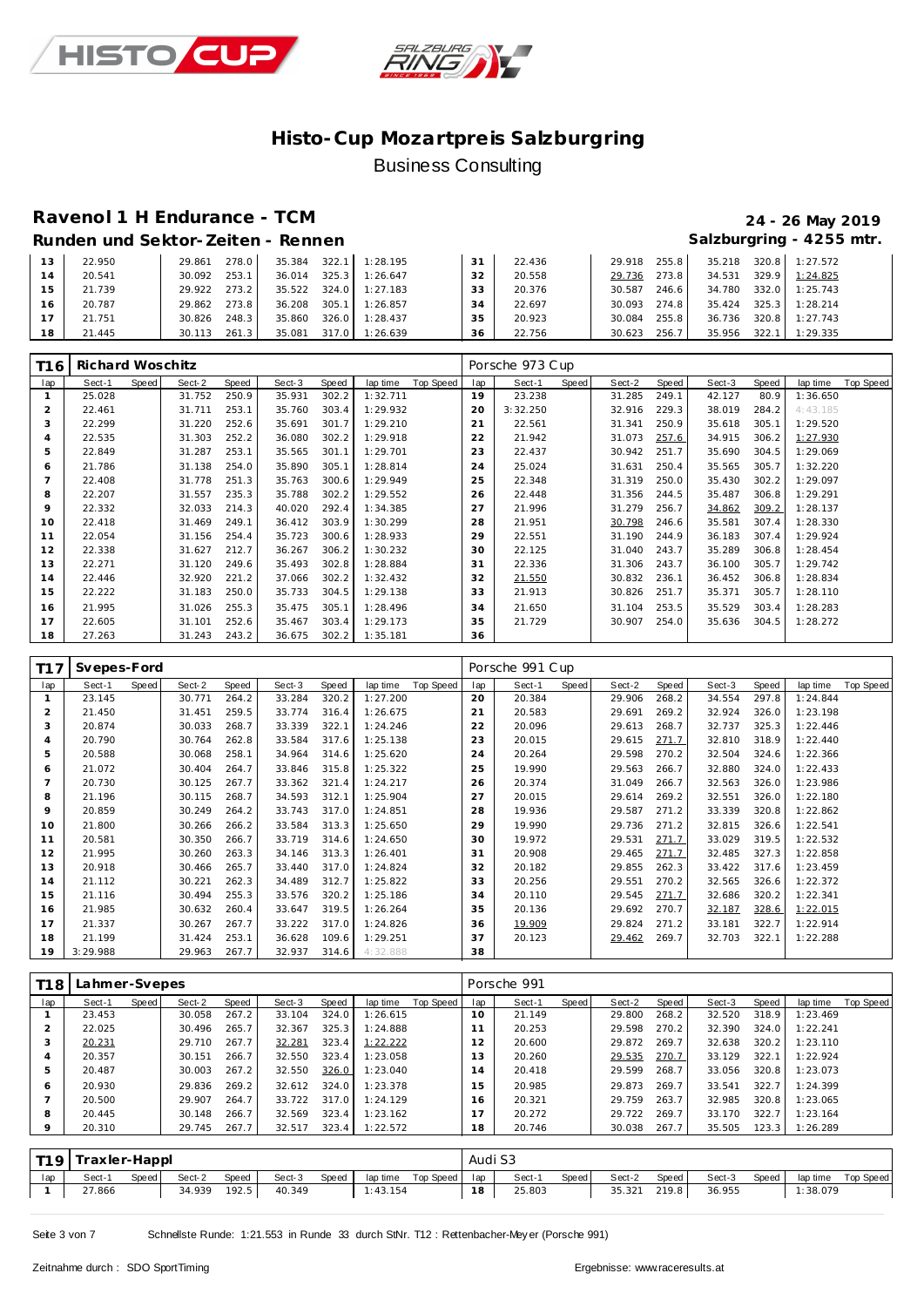



### **Ravenol 1 H Endurance - TCM 24 - 26 May 2019** Runden und Sektor-Zeiten - Rennen **Salzburgring - 4255 mtr.** Salzburgring - 4255 mtr.

| 2              | 23.832 | 230.4<br>34.238 | 37.094 | 1:35.164 | 19 | 23.263   | 34.076 | 228.9 | 37.290 |       | 1:34.629 |
|----------------|--------|-----------------|--------|----------|----|----------|--------|-------|--------|-------|----------|
| 3              | 23.900 | 224.0<br>33.766 | 37.239 | 1:34.905 | 20 | 23.655   | 34.810 | 205.7 | 42.301 | 91.5  | 1:40.766 |
| $\overline{4}$ | 23.973 | 226.1<br>34.066 | 37.031 | 1:35.070 | 21 | 3:34.032 | 35.741 | 214.0 | 40.275 |       | 4:50.048 |
| 5              | 23.817 | 228.6<br>34.069 | 37.280 | 1:35.166 | 22 | 24.344   | 34.243 | 221.9 | 40.891 | 124.7 | 1:39.478 |
| 6              | 23.377 | 33.861<br>225.4 | 38.691 | 1:35.929 | 23 | 23.600   | 34.654 | 223.6 | 38.123 |       | 1:36.377 |
|                | 23.580 | 221.9<br>33.892 | 38.450 | 1:35.922 | 24 | 24.270   | 33.864 | 221.9 | 38.032 |       | 1:36.166 |
| 8              | 23.367 | 222.6<br>34.139 | 37.874 | 1:35.380 | 25 | 24.523   | 33.558 | 232.3 | 39.432 |       | 1:37.513 |
| $\circ$        | 23.022 | 229.3<br>34.462 | 36.626 | 1:34.110 | 26 | 23.707   | 33.574 | 228.2 | 37.741 |       | 1:35.022 |
| 10             | 22.921 | 33.540<br>230.4 | 36.878 | 1:33.339 | 27 | 23.962   | 33.847 | 221.9 | 38.990 |       | 1:36.799 |
| 11             | 23.172 | 228.9<br>33.934 | 38.758 | 1:35.864 | 28 | 23.991   | 34.225 | 210.8 | 38.941 |       | 1:37.157 |
| 12             | 23.075 | 223.3<br>34.193 | 38.415 | 1:35.683 | 29 | 23.420   | 33.998 | 228.2 | 38.923 | 301.7 | 1:36.341 |
| 13             | 23.250 | 226.1<br>34.163 | 37.656 | 1:35.069 | 30 | 23.830   | 33.928 | 231.1 | 37.253 |       | 1:35.011 |
| 14             | 23.281 | 34.387<br>224.3 | 37.091 | 1:34.759 | 31 | 24.526   | 33.577 | 230.0 | 37.022 |       | 1:35.125 |
| 15             | 23.340 | 33.916<br>230.8 | 36.986 | 1:34.242 | 32 | 23.642   | 33.596 | 225.4 | 36.773 |       | 1:34.011 |
| 16             | 23.619 | 225.7<br>34.426 | 37.233 | 1:35.278 | 33 | 23.619   | 33.331 | 229.3 | 36.715 |       | 1:33.665 |
| -17            | 25.410 | 224.3<br>34.380 | 37.029 | 1:36.819 | 34 |          |        |       |        |       |          |

| T <sub>2</sub> | Stadler-Altmann |       |        |       |        |       |                       |     | Ford Mustang |       |        |       |        |              |          |           |
|----------------|-----------------|-------|--------|-------|--------|-------|-----------------------|-----|--------------|-------|--------|-------|--------|--------------|----------|-----------|
| lap            | Sect-1          | Speed | Sect-2 | Speed | Sect-3 | Speed | Top Speed<br>lap time | lap | Sect-1       | Speed | Sect-2 | Speed | Sect-3 | <b>Speed</b> | lap time | Top Speed |
|                | 31.415          |       | 39.146 | 209.6 | 47.387 | 248.1 | 1:57.948              | 15  | 26.829       |       | 39.022 | 177.6 | 45.991 | 251.6        | 1:51.842 |           |
| $\overline{2}$ | 28.647          |       | 39.988 | 201.1 | 46.087 | 249.2 | 1:54.722              | 16  | 27.010       |       | 39.108 | 198.6 | 44.216 | 255.5        | 1:50.334 |           |
| 3              | 28.654          |       | 40.341 | 184.1 | 48.316 | 246.6 | 1:57.311              | 17  | 27.188       |       | 39.047 | 183.0 | 44.664 | 255.5        | 1:50.899 |           |
| 4              | 28.649          |       | 39.225 | 200.3 | 45.735 | 248.5 | 1:53.609              | 18  | 26.824       |       | 39.789 | 187.3 | 43.764 | 255.9        | 1:50.377 |           |
| 5              | 28.549          |       | 39.865 | 200.6 | 46.410 | 247.0 | 1:54.824              | 19  | 26.638       |       | 38.826 | 171.0 | 44.509 | 257.6        | 1:49.973 |           |
| 6              | 28.071          |       | 39.165 | 200.3 | 46.917 | 243.2 | 1:54.153              | 20  | 26.751       |       | 39.087 | 186.5 | 43.961 | 256.3        | 1:49.799 |           |
|                | 28.810          |       | 39.749 | 190.7 | 46.868 | 247.0 | 1:55.427              | 21  | 26.857       |       | 38.753 | 194.6 | 43.702 | 253.9        | 1:49.312 |           |
| 8              | 28.366          |       | 40.143 | 183.0 | 47.153 | 248.8 | 1:55.662              | 22  | 26.932       |       | 38.447 | 198.6 | 43.477 | 255.9        | 1:48.856 |           |
| 9              | 29.962          |       | 40.257 | 186.3 | 46.809 | 248.8 | 1:57.028              | 23  | 26.580       |       | 39.024 | 174.3 | 43.793 | 258.0        | 1:49.397 |           |
| 10             | 28.023          |       | 39.398 | 197.5 | 45.441 | 247.3 | 1:52.862              | 24  | 26.711       |       | 37.860 | 199.4 | 43.034 | 253.5        | 1:47.605 |           |
| 11             | 28.207          |       | 39.995 | 180.5 | 46.185 | 247.7 | 1:54.387              | 25  | 26.706       |       | 38.639 | 176.7 | 42.949 | 255.5        | 1:48.294 |           |
| 12             | 27.742          |       | 39.412 | 203.1 | 45.553 | 247.7 | 1:52.707              | 26  | 26.665       |       | 39.106 | 172.5 | 43.659 | 257.1        | 1:49.430 |           |
| 13             | 27.750          |       | 39.767 | 186.0 | 48.436 | 90.2  | 1:55.953              | 27  | 26.071       |       | 38.253 | 193.3 | 43.029 | 257.6        | 1:47.353 |           |
| 14             | 3:40.778        |       | 40.368 | 180.9 | 46.131 | 251.6 | 5:07.277              | 28  | 26.588       |       | 37.890 | 193.5 | 43.616 | 255.1        | 1:48.094 |           |

| T21            | Gerhard Ertl |       |        |       |        |       |          |           |     | Audi coupe |       |        |       |        |       |          |                  |
|----------------|--------------|-------|--------|-------|--------|-------|----------|-----------|-----|------------|-------|--------|-------|--------|-------|----------|------------------|
| lap            | Sect-1       | Speed | Sect-2 | Speed | Sect-3 | Speed | lap time | Top Speed | lap | Sect-1     | Speed | Sect-2 | Speed | Sect-3 | Speed | lap time | <b>Top Speed</b> |
| $\mathbf{1}$   | 26.639       |       | 35.528 | 214.3 | 41.528 | 275.5 | 1:43.695 |           | 17  | 3:38.457   |       | 35.873 | 224.6 | 40.505 | 272.3 | 4:54.835 |                  |
| $\overline{2}$ | 25.893       |       | 35.797 | 207.5 | 40.637 | 278.8 | 1:42.327 |           | 18  | 24.356     |       | 35.239 | 212.1 | 40.862 | 276.5 | 1:40.457 |                  |
| 3              | 24.158       |       | 35.202 | 209.9 | 40.055 | 283.7 | 1:39.415 |           | 19  | 23.669     |       | 35.989 | 227.1 | 39.811 | 278.8 | 1:39.469 |                  |
| 4              | 23.440       |       | 34.887 | 231.5 | 39.455 | 279.3 | 1:37.782 |           | 20  | 24.101     |       | 35.076 | 227.1 | 39.942 | 278.8 | 1:39.119 |                  |
| 5              | 23.618       |       | 35.104 | 195.7 | 39.790 | 282.2 | 1:38.512 |           | 21  | 24.334     |       | 35.135 | 227.5 | 40.056 | 287.7 | 1:39.525 |                  |
| 6              | 23.689       |       | 35.373 | 224.6 | 41.101 | 276.5 | 1:40.163 |           | 22  | 23.740     |       | 39.422 | 226.4 | 40.545 | 277.9 | 1:43.707 |                  |
|                | 24.113       |       | 35.709 | 202.0 | 39.681 | 276.9 | 1:39.503 |           | 23  | 23.835     |       | 35.493 | 202.8 | 39.757 | 286.7 | 1:39.085 |                  |
| 8              | 23.917       |       | 35.593 | 229.3 | 39.703 | 273.2 | 1:39.213 |           | 24  | 24.463     |       | 34.730 | 222.9 | 41.121 | 285.7 | 1:40.314 |                  |
| $\circ$        | 24.254       |       | 35.339 | 230.4 | 40.737 | 277.4 | 1:40.330 |           | 25  | 23.567     |       | 34.208 | 228.6 | 40.046 | 280.8 | 1:37.821 |                  |
| 10             | 24.081       |       | 35.278 | 197.8 | 40.108 | 276.5 | 1:39.467 |           | 26  | 23.973     |       | 35.173 | 222.9 | 41.143 | 284.7 | 1:40.289 |                  |
| 11             | 24.015       |       | 35.032 | 230.0 | 39.844 | 280.8 | 1:38.891 |           | 27  | 24.772     |       | 35.087 | 200.3 | 40.151 | 273.2 | 1:40.010 |                  |
| 12             | 24.575       |       | 35.039 | 228.9 | 40.515 | 278.8 | 1:40.129 |           | 28  | 23.944     |       | 34.807 | 225.0 | 40.452 | 279.8 | 1:39.203 |                  |
| 13             | 24.010       |       | 35.073 | 233.0 | 40.840 | 265.6 | 1:39.923 |           | 29  | 25.650     |       | 35.815 | 214.3 | 40.192 | 282.2 | 1:41.657 |                  |
| 14             | 24.403       |       | 35.382 | 217.9 | 39.986 | 277.9 | 1:39.771 |           | 30  | 23.496     |       | 34.760 | 228.2 | 40.245 | 281.3 | 1:38.501 |                  |
| 15             | 24.053       |       | 35.243 | 200.8 | 41.972 | 271.8 | 1:41.268 |           | 31  | 23.732     |       | 35.308 | 230.4 | 40.413 | 288.3 | 1:39.453 |                  |
| 16             | 25.531       |       | 35.455 | 220.5 | 43.066 | 77.7  | 1:44.052 |           | 32  |            |       |        |       |        |       |          |                  |

| T22     | Auer-Zasche |       |        |       |        |       |          |           |     | Mini JCW R56 |       |        |       |        |       |          |           |
|---------|-------------|-------|--------|-------|--------|-------|----------|-----------|-----|--------------|-------|--------|-------|--------|-------|----------|-----------|
| lap     | Sect-1      | Speed | Sect-2 | Speed | Sect-3 | Speed | lap time | Top Speed | lap | Sect-1       | Speed | Sect-2 | Speed | Sect-3 | Speed | lap time | Top Speed |
|         | 25.815      |       | 35.619 | 218.2 | 37.538 | 275.5 | 1:38.972 |           | 17  | 24.376       |       | 35.324 | 214.6 | 36.908 | 269.6 | 1:36.608 |           |
|         | 23.610      |       | 35.267 | 214.0 | 36.668 | 274.6 | 1:35.545 |           | 18  | 24.558       |       | 35.282 | 212.7 | 40.964 | 111.4 | 1:40.804 |           |
| 3       | 23.883      |       | 35.269 | 213.3 | 36.149 | 276.9 | 1:35.301 |           | 19  | 3:34.359     |       | 39.445 | 204.5 | 39.314 | 260.0 | 4:53.118 |           |
| 4       | 23.779      |       | 37.742 | 177.6 | 37.289 | 278.8 | 1:38.810 |           | 20  | 25.204       |       | 37.649 | 202.8 | 39.016 | 255.9 | 1:41.869 |           |
| 5       | 23.603      |       | 35.209 | 213.6 | 36.013 | 278.4 | 1:34.825 |           | 21  | 24.942       |       | 37.230 | 204.3 | 38.692 | 258.8 | 1:40.864 |           |
| 6       | 23.417      |       | 35.085 | 213.6 | 36.113 | 280.3 | 1:34.615 |           | 22  | 25.270       |       | 37.317 | 205.1 | 38.660 | 257.6 | 1:41.247 |           |
|         | 23.223      |       | 34.837 | 216.9 | 35.757 | 279.8 | 1:33.817 |           | 23  | 25.187       |       | 37.468 | 204.3 | 38.557 | 261.3 | 1:41.212 |           |
| 8       | 23.199      |       | 34.636 | 217.2 | 35.630 | 281.7 | 1:33.465 |           | 24  | 24.566       |       | 36.917 | 204.3 | 38.375 | 260.5 | 1:39.858 |           |
| $\circ$ | 22.988      |       | 34.710 | 216.2 | 36.018 | 279.8 | 1:33.716 |           | 25  | 24.314       |       | 36.686 | 205.1 | 38.407 | 261.3 | 1:39.407 |           |
| 10      | 24.282      |       | 34.681 | 220.5 | 35.597 | 282.2 | 1:34.560 |           | 26  | 24.943       |       | 37.677 | 204.5 | 38.015 | 261.3 | 1:40.635 |           |
|         | 23.077      |       | 36.163 | 213.3 | 35.755 | 280.8 | 1:34.995 |           | 27  | 26.245       |       | 37.275 | 204.0 | 38.865 | 256.3 | 1:42.385 |           |

Seite 4 von 7 Schnellste Runde: 1:21.553 in Runde 33 durch StNr. T12 : Rettenbacher-Mey er (Porsche 991)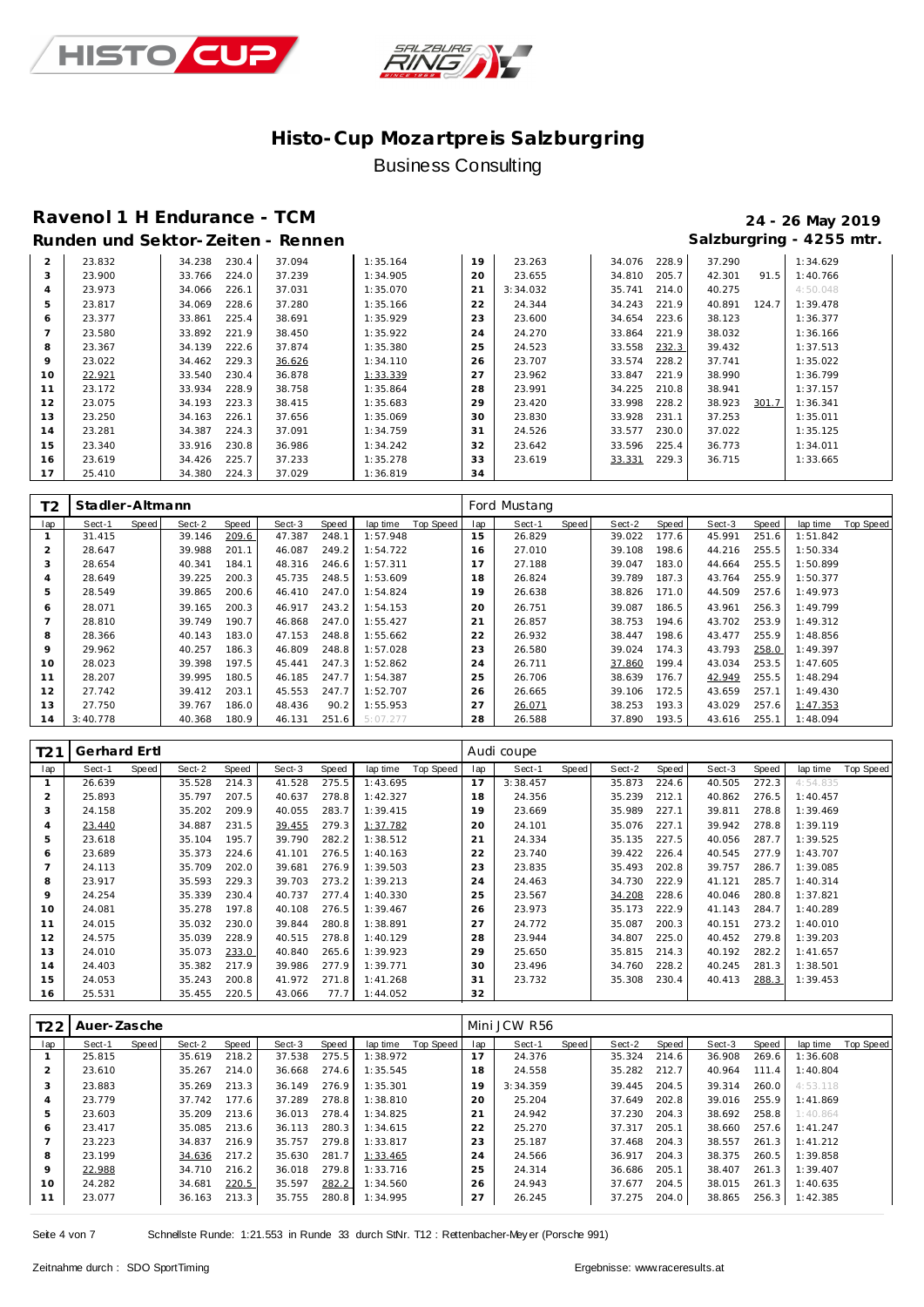



# **Ravenol 1 H Endurance - TCM 24 - 26 May 2019**

#### **Runden und Sektor-Zeiten - Rennen Salzburgring - 4255 mtr.**

| 1つ | 23.820 | 214.9<br>34.868  | 278.4<br>35.758 | 1:34.446       | 28 | 24.471 | 36.703<br>204.5 | 39.804<br>260.0                  | 1:40.978 |
|----|--------|------------------|-----------------|----------------|----|--------|-----------------|----------------------------------|----------|
|    | 23.219 | 215.9<br>35.168  | 278.4<br>35.725 | 1:34.112       | 20 | 24.140 | 37.008<br>204.0 | 260.0<br>38.610                  | 1:39.758 |
|    | 23.142 | 215.61<br>34.919 | 35.657<br>281.7 | 1:33.718       | 30 | 24.502 | 36.887<br>203.7 | $261.3$ $\blacksquare$<br>38.193 | 1:39.582 |
| E  | 23.067 | 215.9<br>34.876  | 35.591          | 279.8 1:33.534 | 21 | 24.505 | 202.0<br>37.518 | 260.0<br>40.575                  | 1:42.598 |
|    | 23.919 | 210.2<br>35.430  | 280.3<br>36.843 | 1:36.192       | っつ | 24.313 | 202.5<br>37.153 | 259.6<br>38.254                  | 1:39.720 |

| T <sub>23</sub> |        |       | Piesinger-Schaffrath |       |        |       |          |           |     | Kia Sephia |       |        |       |        |       |          |           |
|-----------------|--------|-------|----------------------|-------|--------|-------|----------|-----------|-----|------------|-------|--------|-------|--------|-------|----------|-----------|
| lap             | Sect-1 | Speed | Sect-2               | Speed | Sect-3 | Speed | lap time | Top Speed | lap | Sect-1     | Speed | Sect-2 | Speed | Sect-3 | Speed | lap time | Top Speed |
|                 | 30.350 |       | 43.146               | 166.3 | 43.422 | 227.2 | 1:56.918 |           | 15  | 3:34.807   |       | 44.376 | 164.4 | 43.321 | 226.6 | 5:02.504 |           |
| 2               | 28.589 |       | 44.075               | 165.1 | 42.674 | 219.8 | 1:55.338 |           | 16  | 28.503     |       | 44.267 | 164.0 | 44.276 | 217.2 | 1:57.046 |           |
| 3               | 28.777 |       | 43.798               | 166.7 | 44.111 | 219.5 | 1:56.686 |           | 17  | 28.691     |       | 43.568 | 168.6 | 42.767 | 225.9 | 1:55.026 |           |
| $\overline{4}$  | 28.856 |       | 44.294               | 160.2 | 43.203 | 218.6 | 1:56.353 |           | 18  | 29.865     |       | 48.488 | 159.1 | 43.321 | 226.3 | 2:01.674 |           |
| 5               | 29.061 |       | 44.179               | 163.8 | 43.469 | 220.1 | 1:56.709 |           | 19  | 27.924     |       | 45.067 | 175.4 | 42.954 | 225.9 | 1:55.945 |           |
| 6               | 28.447 |       | 43.652               | 166.7 | 44.488 | 224.7 | 1:56.587 |           | 20  | 27.924     |       | 44.153 | 161.1 | 43.218 | 221.0 | 1:55.295 |           |
|                 | 27.722 |       | 43.966               | 166.7 | 42.603 | 221.6 | 1:54.291 |           | 21  | 29.165     |       | 47.432 | 140.8 | 44.780 | 208.0 | 2:01.377 |           |
| 8               | 28.896 |       | 44.822               | 160.9 | 43.635 | 223.1 | 1:57.353 |           | 22  | 28.834     |       | 42.603 | 174.8 | 42.243 | 229.8 | 1:53.680 |           |
| 9               | 28.533 |       | 45.001               | 167.4 | 43.237 | 219.5 | 1:56.771 |           | 23  | 27.834     |       | 44.320 | 155.5 | 47.656 | 204.3 | 1:59.810 |           |
| 10              | 30.137 |       | 43.216               | 164.6 | 42.457 | 220.7 | 1:55.810 |           | 24  | 31.948     |       | 50.539 | 132.1 | 45.589 | 228.5 | 2:08.076 |           |
| 11              | 28.233 |       | 42.999               | 172.7 | 42.294 | 221.6 | 1:53.526 |           | 25  | 27.536     |       | 42.306 | 178.0 | 41.946 | 230.1 | 1:51.788 |           |
| 12              | 28.695 |       | 43.167               | 169.6 | 43.921 | 221.3 | 1:55.783 |           | 26  | 27.398     |       | 42.651 | 173.7 | 42.790 | 229.1 | 1:52.839 |           |
| 13              | 28.953 |       | 44.210               | 164.2 | 46.887 | 213.2 | 2:00.050 |           | 27  | 28.761     |       | 44.629 | 160.4 | 43.810 | 220.4 | 1:57.200 |           |
| 14              | 33.195 |       | 43.903               | 162.7 | 46.540 | 85.7  | 2:03.638 |           | 28  |            |       |        |       |        |       |          |           |

| T24            | Baltes-Hinderer |       |        |       |        |       |          |           |     | Mini JCW R56 |       |        |       |        |       |          |           |
|----------------|-----------------|-------|--------|-------|--------|-------|----------|-----------|-----|--------------|-------|--------|-------|--------|-------|----------|-----------|
| lap            | Sect-1          | Speed | Sect-2 | Speed | Sect-3 | Speed | lap time | Top Speed | lap | Sect-1       | Speed | Sect-2 | Speed | Sect-3 | Speed | lap time | Top Speed |
|                | 26.549          |       | 37.546 | 196.7 | 39.709 | 262.  | 1:43.804 |           | 16  | 25.385       |       | 37.564 | 209.9 | 40.535 | 262.6 | 1:43.484 |           |
| 2              | 25.912          |       | 36.896 | 207.8 | 39.068 | 265.6 | 1:41.876 |           |     | 25.819       |       | 37.589 | 204.5 | 39.989 | 260.9 | 1:43.397 |           |
| 3              | 24.496          |       | 36.862 | 206.9 | 38.354 | 266.0 | 1:39.712 |           | 18  | 25.677       |       | 37.123 | 202.5 | 40.327 | 262.1 | 1:43.127 |           |
| 4              | 25.044          |       | 36.715 | 206.9 | 38.253 | 263.0 | 1:40.012 |           | 19  | 25.300       |       | 37.155 | 207.8 | 40.600 | 263.8 | 1:43.055 |           |
| 5              | 24.717          |       | 36.940 | 198.1 | 38.601 | 261.7 | 1:40.258 |           | 20  | 25.812       |       | 37.821 | 200.6 | 39.439 | 266.4 | 1:43.072 |           |
| 6              | 24.751          |       | 36.822 | 204.3 | 38.048 | 264.3 | 1:39.621 |           | 21  | 25.313       |       | 37.433 | 187.3 | 39.727 | 261.7 | 1:42.473 |           |
| $\overline{7}$ | 25.160          |       | 38.343 | 202.0 | 38.998 | 260.5 | 1:42.501 |           | 22  | 24.638       |       | 36.805 | 210.2 | 40.063 | 263.8 | 1:41.506 |           |
| 8              | 24.800          |       | 37.095 | 196.5 | 40.930 | 247.3 | 1:42.825 |           | 23  | 27.918       |       | 36.914 | 209.0 | 39.624 | 264.3 | 1:44.456 |           |
| 9              | 24.806          |       | 37.153 | 204.3 | 38.303 | 262.6 | 1:40.262 |           | 24  | 24.479       |       | 36.768 | 208.7 | 39.461 | 265.1 | 1:40.708 |           |
| 10             | 24.995          |       | 36.995 | 204.5 | 37.832 | 260.9 | 1:39.822 |           | 25  | 25.164       |       | 36.806 | 209.6 | 38.518 | 267.3 | 1:40.488 |           |
| 11             | 25.178          |       | 42.627 | 159.3 | 48.395 |       | 1:56.200 |           | 26  | 27.077       |       | 37.502 | 172.0 | 40.206 | 267.8 | 1:44.785 |           |
| 12             | 3:27.078        |       | 38.202 | 198.1 | 41.174 | 260.9 | 4:46.454 |           | 27  | 24.687       |       | 36.784 | 202.0 | 48.391 | 57.5  | 1:49.862 |           |
| 13             | 25.888          |       | 38.455 | 197.0 | 41.192 | 260.0 | 1:45.535 |           | 28  | 3:47.780     |       | 38.693 | 201.7 | 41.884 | 257.1 | 5:08.357 |           |
| 14             | 27.776          |       | 37.736 | 200.8 | 41.580 | 260.0 | 1:47.092 |           | 29  | 25.468       |       | 38.777 | 192.8 | 41.962 | 263.0 | 1:46.207 |           |
| 15             | 25.673          |       | 37.010 | 204.8 | 40.194 | 263.0 | 1:42.877 |           | 30  |              |       |        |       |        |       |          |           |

| T <sub>2</sub> 5 |        |       | Mattersdorfer-Papp |       |        |       |          |           |     | Opel Astra |       |        |       |        |       |          |           |
|------------------|--------|-------|--------------------|-------|--------|-------|----------|-----------|-----|------------|-------|--------|-------|--------|-------|----------|-----------|
| lap              | Sect-1 | Speed | Sect-2             | Speed | Sect-3 | Speed | lap time | Top Speed | lap | Sect-1     | Speed | Sect-2 | Speed | Sect-3 | Speed | lap time | Top Speed |
|                  | 29.134 |       | 38.237             | 184.1 | 41.869 | 256.3 | 1:49.240 |           | 15  | 28.967     |       | 38.666 | 199.4 | 42.519 | 253.5 | 1:50.152 |           |
| $\overline{2}$   | 26.693 |       | 37.852             | 203.1 | 41.876 | 258.8 | 1:46.421 |           | 16  | 27.446     |       | 39.036 | 169.8 | 47.561 | 71.1  | 1:54.043 |           |
| 3                | 25.693 |       | 38.167             | 203.1 | 42.183 | 255.9 | 1:46.043 |           |     | 4:40.665   |       | 39.763 | 175.2 | 42.395 | 258.4 | 6:02.823 |           |
| 4                | 26.177 |       | 38.321             | 204.5 | 43.015 | 253.1 | 1:47.513 |           | 18  | 25.955     |       | 39.722 | 185.3 | 41.767 | 253.1 | 1:47.444 |           |
| 5                | 26.738 |       | 38.524             | 198.9 | 42.908 | 250.4 | 1:48.170 |           | 19  | 26.755     |       | 40.402 | 171.2 | 41.725 | 251.9 | 1:48.882 |           |
| 6                | 26.707 |       | 39.171             | 194.3 | 43.603 | 253.5 | 1:49.481 |           | 20  | 26.224     |       | 38.837 | 186.8 | 41.209 | 253.9 | 1:46.270 |           |
|                  | 26.123 |       | 39.437             | 191.2 | 43.086 | 250.8 | 1:48.646 |           | 21  | 25.927     |       | 41.692 | 191.5 | 43.656 | 253.9 | 1:51.275 |           |
| 8                | 26.208 |       | 39.343             | 165.1 | 44.819 | 257.1 | 1:50.370 |           | 22  | 25.575     |       | 40.166 | 180.0 | 42.296 | 253.5 | 1:48.037 |           |
| 9                | 26.157 |       | 38.798             | 198.1 | 43.110 | 252.7 | 1:48.065 |           | 23  | 26.910     |       | 39.458 | 183.9 | 42.292 | 253.5 | 1:48.660 |           |
| 10               | 26.082 |       | 39.035             | 189.7 | 45.315 | 252.7 | 1:50.432 |           | 24  | 27.677     |       | 39.927 | 183.9 | 45.015 | 244.7 | 1:52.619 |           |
| 11               | 26.425 |       | 38.870             | 201.1 | 43.485 | 251.6 | 1:48.780 |           | 25  | 27.724     |       | 41.486 | 178.2 | 45.025 | 249.6 | 1:54.235 |           |
| 12               | 26.404 |       | 40.873             | 176.7 | 42.984 | 253.1 | 1:50.261 |           | 26  | 27.263     |       | 39.307 | 178.2 | 43.306 | 250.8 | 1:49.876 |           |
| 13               | 26.159 |       | 39.014             | 187.0 | 44.510 | 251.9 | 1:49.683 |           | 27  | 27.333     |       | 40.805 | 176.9 | 44.005 | 244.0 | 1:52.143 |           |
| 14               | 27.583 |       | 39.635             | 169.8 | 42.705 | 253.5 | 1:49.923 |           | 28  | 26.202     |       | 39.231 | 188.7 | 41.423 | 260.9 | 1:46.856 |           |

| T27 | Egmont Wimmeder |       |        |       |        |       |          |           |     | Jaquar E-Type |       |        |       |        |       |          |           |
|-----|-----------------|-------|--------|-------|--------|-------|----------|-----------|-----|---------------|-------|--------|-------|--------|-------|----------|-----------|
| lap | Sect-1          | Speed | Sect-2 | Speed | Sect-3 | Speed | lap time | Top Speed | lap | Sect-1        | Speed | Sect-2 | Speed | Sect-3 | Speed | lap time | Top Speed |
|     | 28.689          |       | 37.352 | 205.1 | 42.440 | 263.0 | 1:48.481 |           | 16  | 3:34.739      |       | 40.747 | 184.9 | 43.557 | 244.0 | 4:59.043 |           |
|     | 25.576          |       | 36.834 | 205.4 | 42.571 | 261.7 | 1:44.981 |           |     | 26.525        |       | 39.683 | 200.8 | 42.341 | 260.9 | 1:48.549 |           |
|     | 25.705          |       | 37.230 | 210.8 | 42.046 | 263.4 | 1:44.981 |           | 18  | 25.756        |       | 36.573 | 209.3 | 42.743 | 259.2 | 1:45.072 |           |
|     | 25.694          |       | 36.903 | 208.7 | 43.518 | 255.9 | 1:46.115 |           | 19  | 25.496        |       | 36.885 | 215.9 | 41.594 | 260.5 | 1:43.975 |           |
| -5  | 27.164          |       | 36.938 | 197.8 | 42.435 | 263.8 | 1:46.537 |           | 20  | 25.093        |       | 36.572 | 191.7 | 42.088 | 267.3 | 1:43.753 |           |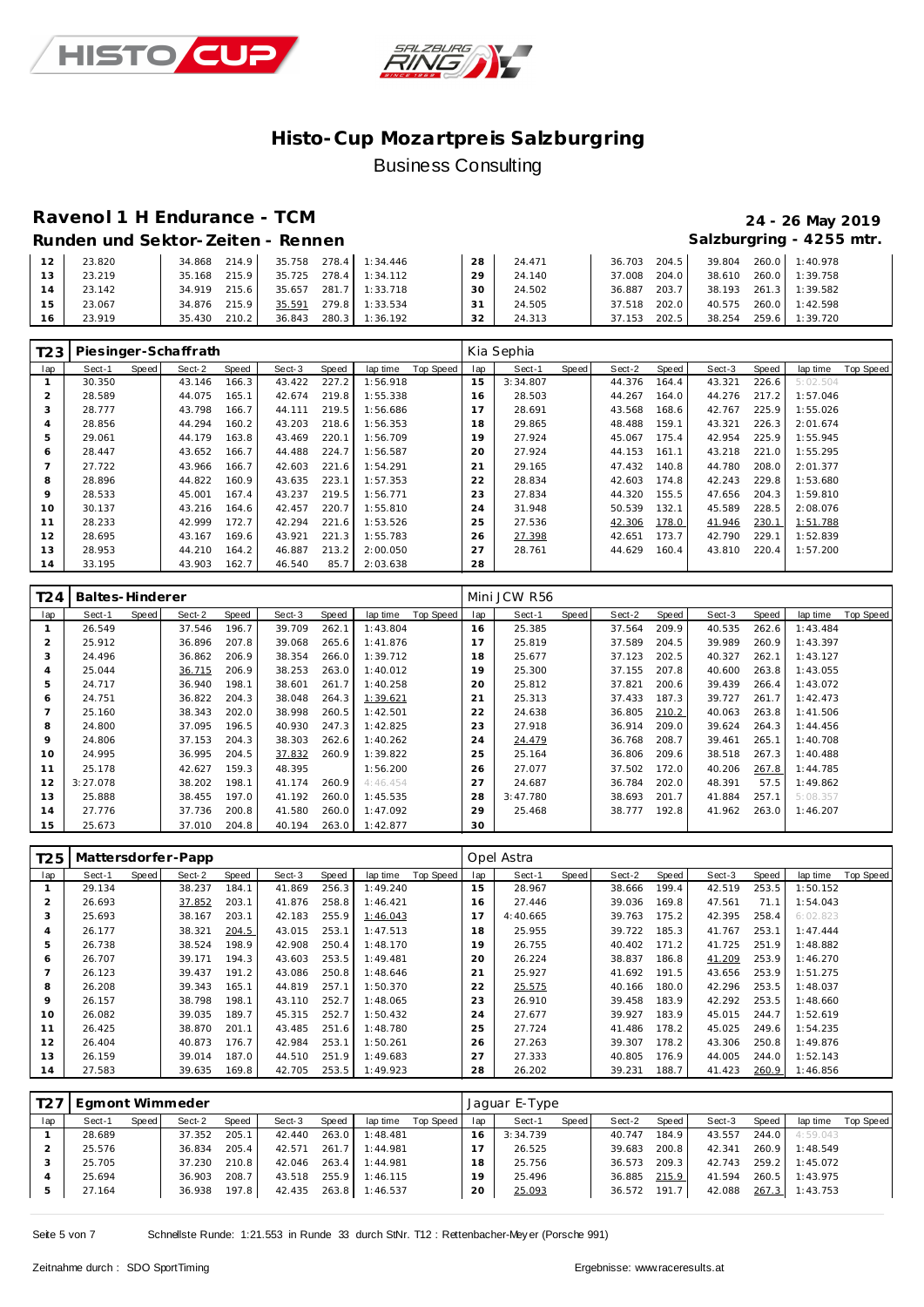



### **Ravenol 1 H Endurance - TCM 24 - 26 May 2019 Runden und Sektor-Zeiten - Rennen Salzburgring - 4255 mtr.**

| 6       | 25.892 | 195.1<br>37.279 | 41.893 | 263.0<br>1:45.064 | 21 | 25.096 | 36.535 | 199.4 | 41.677 | 263.4 | 1:43.308 |
|---------|--------|-----------------|--------|-------------------|----|--------|--------|-------|--------|-------|----------|
|         | 25.317 | 209.3<br>36.858 | 41.623 | 260.0<br>1:43.798 | 22 | 25.541 | 37.573 | 193.0 | 41.475 | 263.4 | 1:44.589 |
| 8       | 25.778 | 213.0<br>36.584 | 41.640 | 262.6<br>1:44.002 | 23 | 25.146 | 36.800 | 212.7 | 41.460 | 263.4 | 1:43.406 |
| $\circ$ | 25.450 | 215.2<br>36.727 | 43.834 | 262.7<br>1:46.011 | 24 | 25.453 | 37.636 | 209.9 | 41.871 | 259.2 | 1:44.960 |
| 10      | 26.176 | 207.8<br>36.557 | 42.036 | 262.1<br>1:44.769 | 25 | 26.008 | 38.445 | 197.5 | 42.199 | 264.3 | 1:46.652 |
|         | 25.886 | 198.3<br>36.636 | 41.809 | 261.7<br>1:44.331 | 26 | 25.878 | 38.551 | 186.0 | 43.053 | 251.2 | 1:47.482 |
| 12      | 25.796 | 193.5<br>37.173 | 42.214 | 1:45.183<br>261.3 | 27 | 26.349 | 37.410 | 200.3 | 42.277 | 259.2 | 1:46.036 |
| 13      | 25.469 | 205.1<br>37.130 | 41.938 | 260.5<br>1:44.537 | 28 | 25.181 | 37.903 | 191.5 | 42.383 | 256.3 | 1:45.467 |
| 14      | 25.934 | 37.634<br>204.5 | 42.440 | 260.9<br>1:46.008 | 29 | 25.426 | 38.222 | 197.8 | 42.504 | 257.6 | 1:46.152 |
| 15      | 26.463 | 152.2<br>42.533 | 47.921 | 1:56.917<br>103.1 | 30 | 26.488 | 40.161 | 171.6 | 43.726 | 239.6 | 1:50.375 |

| T28 | We iss-We iss |       |        |       |        |       |          |           |             | <b>BMW 325</b> |       |        |       |        |       |          |           |
|-----|---------------|-------|--------|-------|--------|-------|----------|-----------|-------------|----------------|-------|--------|-------|--------|-------|----------|-----------|
| lap | Sect-1        | Speed | Sect-2 | Speed | Sect-3 | Speed | lap time | Top Speed | lap         | Sect-1         | Speed | Sect-2 | Speed | Sect-3 | Speed | lap time | Top Speed |
|     | 28.968        |       | 37.826 | 204.8 | 41.703 | 245.8 | 1:48.497 |           | 16          | 25.742         |       | 37.736 | 202.5 | 42.360 | 96.9  | 1:45.838 |           |
| 2   | 26.340        |       | 37.542 | 200.8 | 41.402 | 253.5 | 1:45.284 |           |             | 3:32.547       |       | 39.662 | 198.3 | 41.901 | 248.8 | 4:54.110 |           |
| 3   | 25.798        |       | 37.708 | 204.0 | 41.146 | 255.1 | 1:44.652 |           | 18          | 26.170         |       | 38.223 | 199.4 | 41.372 | 257.6 | 1:45.765 |           |
| 4   | 25.832        |       | 37.472 | 206.3 | 42.811 | 252.7 | 1:46.115 |           | 19          | 25.738         |       | 38.782 | 201.7 | 41.667 | 258.0 | 1:46.187 |           |
| 5   | 26.859        |       | 39.003 | 205.7 | 40.532 | 256.3 | 1:46.394 |           | 20          | 25.219         |       | 37.322 | 204.0 | 40.358 | 260.9 | 1:42.899 |           |
| 6   | 25.838        |       | 38.440 | 204.8 | 40.668 | 253.9 | 1:44.946 |           | $2^{\cdot}$ | 24.800         |       | 48.640 | 200.0 | 40.456 | 258.8 | 1:53.896 |           |
|     | 25.727        |       | 37.733 | 202.8 | 40.407 | 255.1 | 1:43.867 |           | 22          | 24.913         |       | 37.602 | 204.5 | 39.541 | 261.7 | 1:42.056 |           |
| 8   | 26.866        |       | 37.527 | 204.8 | 39.849 | 259.6 | 1:44.242 |           | 23          | 25.197         |       | 37.570 | 203.1 | 39.828 | 266.9 | 1:42.595 |           |
| 9   | 25.552        |       | 37.302 | 204.5 | 42.799 | 256.7 | 1:45.653 |           | 24          | 25.483         |       | 37.229 | 210.2 | 41.299 | 253.9 | 1:44.011 |           |
| 10  | 25.938        |       | 37.774 | 204.8 | 41.623 | 258.8 | 1:45.335 |           | 25          | 25.010         |       | 37.489 | 205.4 | 40.035 | 255.1 | 1:42.534 |           |
| 11  | 25.825        |       | 37.300 | 206.0 | 40.604 | 257.1 | 1:43.729 |           | 26          | 25.131         |       | 37.607 | 204.0 | 40.559 | 257.1 | 1:43.297 |           |
| 12  | 26.158        |       | 37.540 | 192.3 | 41.500 | 252.7 | 1:45.198 |           | 27          | 24.794         |       | 37.433 | 203.4 | 40.601 | 260.5 | 1:42.828 |           |
| 13  | 25.590        |       | 37.673 | 205.7 | 41.416 | 250.0 | 1:44.679 |           | 28          | 25.006         |       | 37.174 | 205.4 | 39.932 | 260.5 | 1:42.112 |           |
| 14  | 25.915        |       | 38.077 | 206.0 | 41.822 | 255.1 | 1:45.814 |           | 29          | 24.980         |       | 38.162 | 204.8 | 39.921 | 261.7 | 1:43.063 |           |
| 15  | 27.491        |       | 37.515 | 203.4 | 40.101 | 258.8 | 1:45.107 |           | 30          | 25.100         |       | 37.557 | 201.7 | 40.086 | 261.3 | 1:42.743 |           |

| T29            | Braunstein-Wrobel |       |        |       |        |       |          |           |     | <b>BMW 325</b> |       |        |       |        |       |          |           |
|----------------|-------------------|-------|--------|-------|--------|-------|----------|-----------|-----|----------------|-------|--------|-------|--------|-------|----------|-----------|
| lap            | Sect-1            | Speed | Sect-2 | Speed | Sect-3 | Speed | lap time | Top Speed | lap | Sect-1         | Speed | Sect-2 | Speed | Sect-3 | Speed | lap time | Top Speed |
|                | 30.604            |       | 40.508 | 197.3 | 44.393 | 224.1 | 1:55.505 |           | 15  | 31.689         |       | 39.602 | 198.6 | 41.755 | 244.3 | 1:53.046 |           |
| $\overline{2}$ | 30.231            |       | 40.849 | 194.1 | 45.276 | 177.0 | 1:56.356 |           | 16  | 27.961         |       | 43.162 | 192.3 | 45.233 | 233.1 | 1:56.356 |           |
| 3              | 28.426            |       | 41.499 | 172.9 | 44.746 | 233.8 | 1:54.671 |           |     | 27.477         |       | 42.911 | 194.1 | 45.272 | 239.6 | 1:55.660 |           |
| 4              | 26.838            |       | 39.710 | 196.5 | 43.381 | 238.9 | 1:49.929 |           | 18  | 27.240         |       | 46.691 | 172.7 | 52.892 | 67.4  | 2:06.823 |           |
| 5              | 26.986            |       | 39.841 | 195.9 | 42.427 | 241.8 | 1:49.254 |           | 19  | 3:30.775       |       | 40.534 | 194.1 | 44.728 | 244.7 | 4:56.037 |           |
| 6              | 26.554            |       | 39.596 | 199.2 | 42.910 | 238.9 | 1:49.060 |           | 20  | 27.103         |       | 39.993 | 195.4 | 43.253 | 248.5 | 1:50.349 |           |
|                | 26.672            |       | 40.196 | 197.3 | 41.589 | 237.5 | 1:48.457 |           | 21  | 27.920         |       | 39.390 | 194.9 | 43.287 | 246.2 | 1:50.597 |           |
| 8              | 26.244            |       | 39.442 | 197.8 | 42.340 | 240.0 | 1:48.026 |           | 22  | 26.492         |       | 40.267 | 197.3 | 42.588 | 244.0 | 1:49.347 |           |
| 9              | 26.420            |       | 40.688 | 185.8 | 42.293 | 233.8 | 1:49.401 |           | 23  | 26.649         |       | 39.465 | 194.9 | 42.472 | 246.2 | 1:48.586 |           |
| 10             | 26.338            |       | 39.514 | 196.5 | 41.801 | 248.1 | 1:47.653 |           | 24  | 26.806         |       | 39.448 | 196.7 | 43.760 | 239.3 | 1:50.014 |           |
| 11             | 26.158            |       | 39.791 | 188.7 | 41.593 | 241.8 | 1:47.542 |           | 25  | 26.210         |       | 39.247 | 198.3 | 44.390 | 94.4  | 1:49.847 |           |
| 12             | 25.815            |       | 39.585 | 196.5 | 42.221 | 235.5 | 1:47.621 |           | 26  | 25.294         |       | 39.239 | 197.8 | 42.787 | 247.0 | 1:47.320 |           |
| 13             | 26.288            |       | 39.085 | 196.7 | 41.446 | 242.5 | 1:46.819 |           | 27  | 27.546         |       | 38.970 | 194.6 | 42.692 | 247.7 | 1:49.208 |           |
| 14             | 27.917            |       | 39.335 | 197.5 | 42.615 | 236.5 | 1:49.867 |           | 28  | 27.208         |       | 39.668 | 176.5 | 42.604 | 244.3 | 1:49.480 |           |

| T <sub>3</sub> | Robert Brändli |       |        |       |        |       |          |           | Chevrolet Blaise Camaro |        |       |        |       |        |       |          |                  |  |
|----------------|----------------|-------|--------|-------|--------|-------|----------|-----------|-------------------------|--------|-------|--------|-------|--------|-------|----------|------------------|--|
| lap            | Sect-1         | Speed | Sect-2 | Speed | Sect-3 | Speed | lap time | Top Speed | lap                     | Sect-1 | Speed | Sect-2 | Speed | Sect-3 | Speed | lap time | <b>Top Speed</b> |  |
|                | 24.822         |       | 30.420 | 255.3 | 34.306 | 324.6 | 1:29.548 |           | $10^{-}$                | 21.096 |       | 31.107 | 248.7 | 34.463 | 271.8 | 1:26.666 |                  |  |
|                | 21.149         |       | 30.022 | 256.7 | 33.523 | 322.7 | 1:24.694 |           |                         | 23.821 |       | 31.653 | 238.8 | 34.973 | 323.4 | 1:30.447 |                  |  |
| -3             | 22.012         |       | 30.068 | 253.1 | 33.680 | 322.7 | 1:25.760 |           | 2                       | 20.925 |       | 30.436 | 247.4 | 34.574 | 318.3 | 1:25.935 |                  |  |
|                | 21.113         |       | 30.957 | 219.5 | 33.882 | 320.2 | 1:25.952 |           | 3                       | 23.409 |       | 33.061 | 239.6 | 33.473 | 322.1 | 1:29.943 |                  |  |
| 5              | 20.464         |       | 29.876 | 254.4 | 34.623 | 314.0 | 1:24.963 |           | $\overline{a}$          | 23.882 |       | 30.414 | 264.2 | 33.837 | 240.0 | 1:28.133 |                  |  |
| 6              | 20.694         |       | 29.662 | 271.2 | 32.874 | 322.1 | 1:23.230 |           | 5                       | 22.148 |       | 33.677 | 210.5 | 34.385 | 318.9 | 1:30.210 |                  |  |
|                | 22.849         |       | 29.829 | 272.2 | 32.981 | 320.8 | 1:25.659 |           | 6                       | 21.401 |       | 36.559 | 224.3 | 34.703 | 317.0 | 1:32.663 |                  |  |
| 8              | 22.740         |       | 31.135 | 259.5 | 33.250 | 266.9 | 1:27.125 |           |                         | 21.973 |       | 29.894 | 266.2 | 33.109 | 322.1 | 1:24.976 |                  |  |
| $\Omega$       | 22.567         |       | 32.682 | 248.7 | 34.729 | 318.9 | 1:29.978 |           | 18                      | 24.583 |       | 30.458 | 269.2 | 32.889 | 322.1 | 1:27.930 |                  |  |

| T4  | Heinz Roth |       |        |       |        |       |          |           |     | Dodge Viper CC |       |        |       |        |       |          |           |
|-----|------------|-------|--------|-------|--------|-------|----------|-----------|-----|----------------|-------|--------|-------|--------|-------|----------|-----------|
| lap | Sect-1     | Speed | Sect-2 | Speed | Sect-3 | Speed | lap time | Top Speed | lap | Sect-1         | Speed | Sect-2 | Speed | Sect-3 | Speed | lap time | Top Speed |
|     | 24.856     |       | 30.668 | 276.9 | 35.279 | 320.8 | 1:30.803 |           | 19  | 3:32.836       |       | 31.405 | 269.2 | 35.341 | 317.0 | 4:39.582 |           |
|     | 22.289     |       | 30.145 | 279.6 | 34.631 | 322.1 | 1:27.065 |           | 20  | 22.660         |       | 30.189 | 275.3 | 34.350 | 322.7 | 1:27.199 |           |
|     | 21.959     |       | 30.127 | 278.5 | 34.779 | 323.4 | 1:26.865 |           | 21  | 21.821         |       | 29.905 | 274.3 | 35.307 | 301.1 | 1:27.033 |           |
|     | 21.869     |       | 30.219 | 260.4 | 35.865 | 323.4 | 1:27.953 |           | 22  | 21.938         |       | 29.987 | 276.9 | 34.745 | 320.8 | 1:26.670 |           |
|     | 21.591     |       | 29.938 | 277.5 | 33.784 | 326.0 | 1:25.313 |           | 23  | 21.803         |       | 29.899 | 275.9 | 34.596 | 317.0 | 1:26.298 |           |

Seite 6 von 7 Schnellste Runde: 1:21.553 in Runde 33 durch StNr. T12 : Rettenbacher-Mey er (Porsche 991)